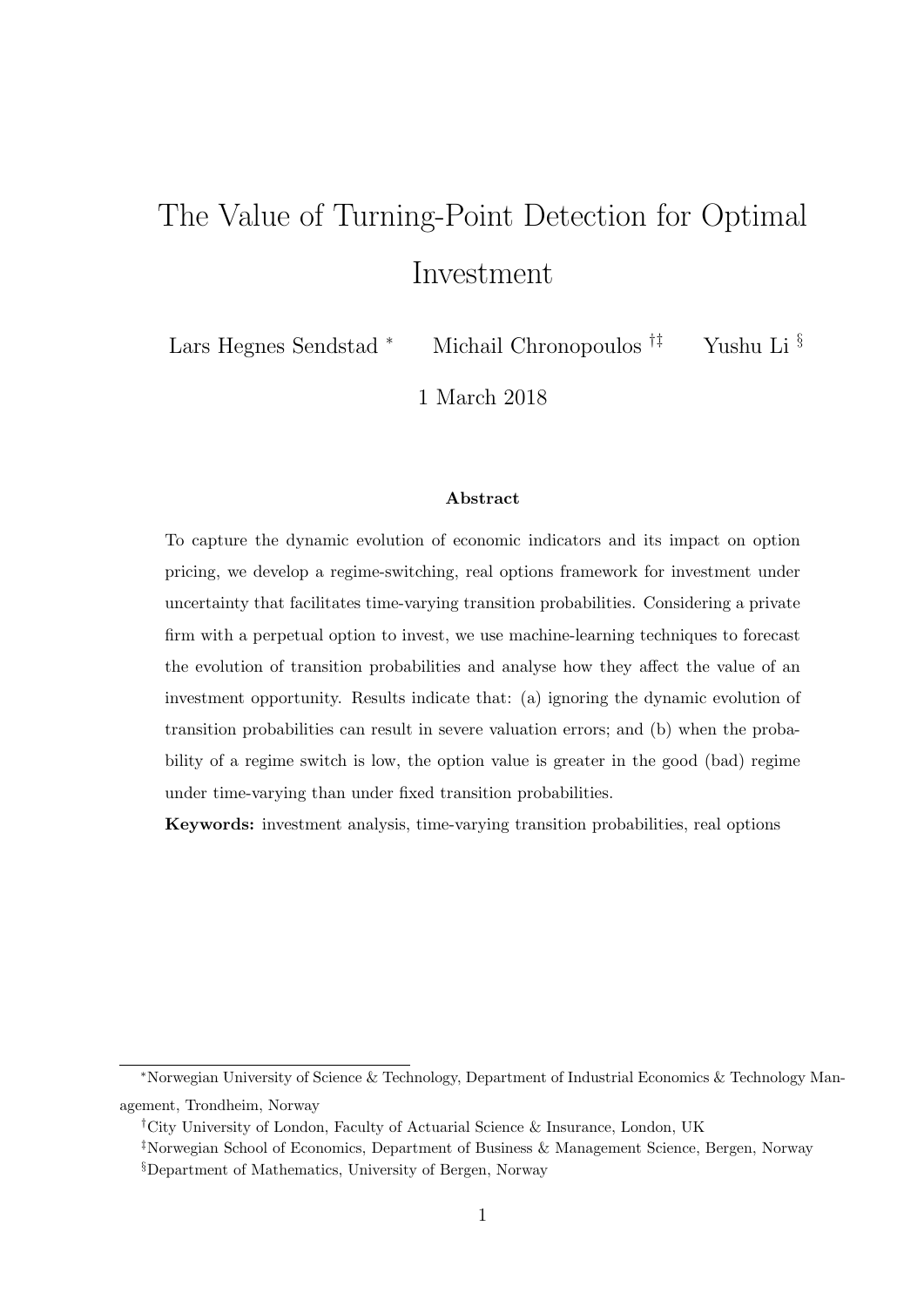## 1 Introduction

Although firms recognise the cyclical nature of economic growth, predicting the dynamic evolution of economic indicators is notoriously hard. Theoretical models for investment under uncertainty have tried to analyse the evolution of business cycles and economic indicators via regime-switching models, however these are often based on restrictive assumption, such that transition probabilities are fixed (Driffill et al., 2013; Goto et al., 2017). Nevertheless, recent efforts have made significant breakthroughs in relaxing these assumptions. Bazzi et al. (2017) use data on industrial production growth to uncover three regimes for the mean and two regimes for the variance over the sample period considered. The corresponding transition probabilities are time varying. In particular, the high volatility regime appears to be much more persistent in the earlier part of the sample compared to the later part, while the converse holds for the low volatility regime.

Even though fixed transition probabilities may be a reasonable starting point, firms often have additional information about the likelihood of an economic turning point reflecting the emergence of a new market regime. For instance, leading indicators, such as building permits and interest rates (Stock & Watson, 1998) or the Purchasing Managers' Index (PMI) can is used to predict future economic conditions (Koenig, 2002). In fact, the PMI aims to capture executive's sentiment regarding future economic growth via a questionnaire about new orders, production and employment, and is an important indicator of the economy's health. Such indicators give firms reasons to adjust their expectations regarding future expansions and contractions. Nevertheless, traditional models often assume either a constant expected growth rate or, at best, fixed transition probabilities (FTP), thus disregarding important information that firms possess.

In this paper, we allow for time-varying transition probabilities by first describing how necessary parameters can be estimated from historical data, such as the likelihood of a regime shift, growth rate and price uncertainty. Subsequently these parameters are used to simulate future scenarios. Once we establish these scenarios, we can approximate the value of an investment opportunity by calculating the expected cash flow in each scenario. Hence, the contribution of the paper to the existing literature is threefold: i. we extend the current real options literature by incorporating TVTP; ii. we demonstrate the potential errors resulting from ignoring TVTP; and iii. we illustrate the model with a case study.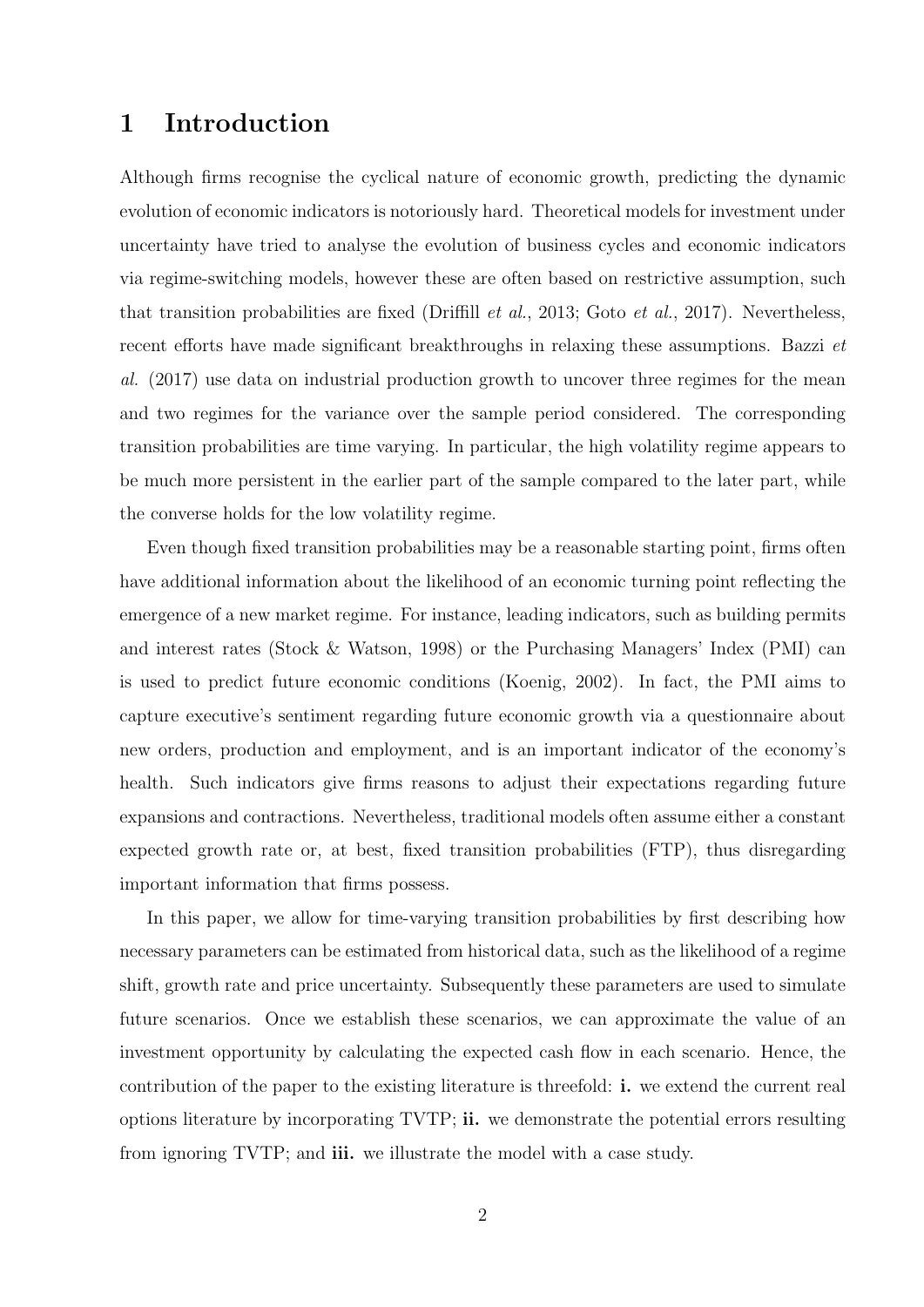## 2 Related Work

Examples of early work that that develops a regime-switching model to describe policy uncertainty include Dixit & Pindyck (1994), who consider a tax credit on the investment cost that might be either present or absent depending on the current regime. In the same line of work, Hassett & Metcalf (1999) investigate a tax credit subject to regime switching, yet they allow the tax credit to be correlated with output price, and find that the policy uncertainty delays capital investments. Driffill et al. (2003) study how the evolution of business cycles may impact a monopolist's entry and exit decisions, and find that firms invest mainly during economic expansions and abandon in recessions. Guo *et al.*  $(2005)$  analyse the option to increase capacity incrementally within a regime-switching economy. They find that capacity expansions are subject to lumpy investment when a regime suddenly switches from recession to expansion, whereas firms will adjust capacity incrementally within a regime.

More recent examples of analytical models for investment within a regime switching environment include Driffill *et al.* (2013), who develop a model for analysing the state of the economy with discrete shifts between booms and busts. The value in each regime is found via a stochastic discount factor, which is greater during recessions than expansions, since investors marginal rate of substitution is greater during recessions. They find that Markov regime switching results in delayed investment. Grenadier et al. (2014) study how economic busts impact an agent's propensity to abandon real estate projects. Results indicate that after a bust, agents strategically decide to abandon unsuccessful projects in order to hide their abilities and thus blend in with the crowd. In the same line of work as Driffill *et al.*  $(2013)$ , Goto *et al.*  $(2017)$  allow for competition in a regime-switching model, where two asymmetric firms compete to secure a period of monopoly profits. They show that even a disadvantaged firm can have an incentive to invest first, which occurs after a switch to the good regime where suddenly both firms find it lucrative to invest.

Although regime switching is a crucial feature affecting the viability of capital projects, the aforementioned papers ignore the time-varying nature of transition probabilities and the presence of unobservable regimes. Consequently, models that investigate the impact of the dynamic evolution of business cycles on a firm's propensity to invest remain somewhat underdeveloped. Nevertheless, in parallel, but separate from the the real options literature, statisticians and economists have developed analytical techniques to estimate and forecast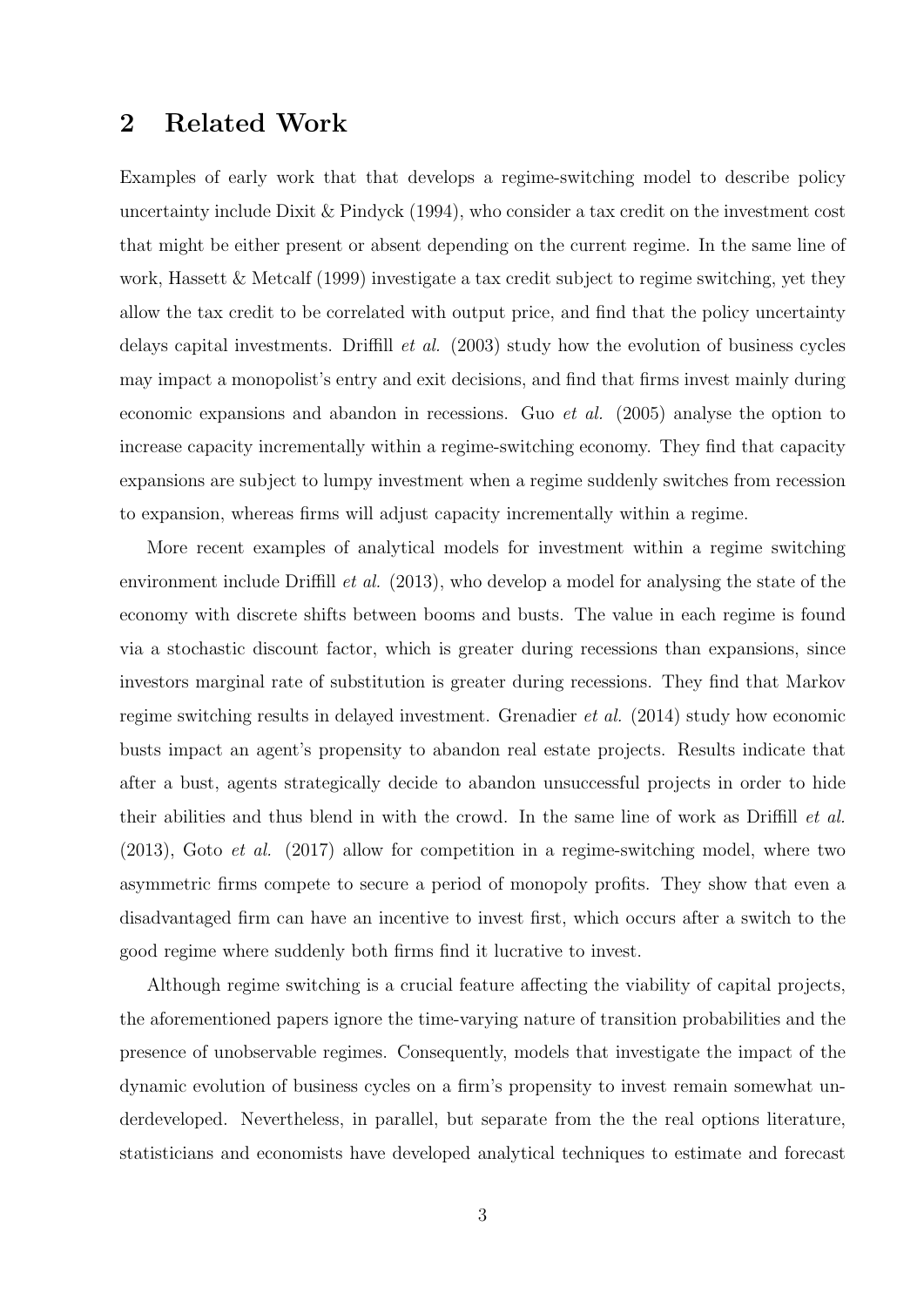TVTP. In their pioneering model, Diebold et al. (1994) extend Hamilton (1989) by illustrating how transition probabilities can depend on other economic variables by employing an expectation-maximisation algorithm to estimate transition probabilities. Filardo (1994) uses maximum likelihood to investigate if the growth rate in US industrial production alternate between periods of expansion and contraction of varying duration. Their results indicate the existence of two states with different duration. Creal *et al.* (2013) introduce a framework to estimate time-varying parameters, which utilises the complete density of the dependent variable to calculate a score, which indicates how sensitive a likelihood function is to parameter changes. Bazzi et al. (2017) adopt the framework of Creal et al. (2013) to study TVTP and demonstrate its applicability to US industrial production.

Although these papers develop the necessary tools to estimate and forecast TVTP, they do not consider how TVTP may impact the value of an investment opportunity. However, the latter depends on the dynamic evolution of transition probabilities, which hinders analytical tractability, numerical methods must be adopted. Longstaff & Schwartz (2001) introduce a simulation method for valuing American options. Their main insight is to use ordinary least squares (OLS) to estimate the conditional expected payoff. The firm then decides whether to exercise the option by comparing the immediate payoff with the future expected value. Stentoft (2004) shows that the approximated option value converges to the true option value in a multi-period, multi-dimensional setting, yet convergence rates are uncertain in this general case. The flexibility of the approach lends itself well to a wide range of applications. For example, Boomsma *et al.* (2012) use this method to price real options under different support scheme, while Hsu & Schwartz (2008) investigate multistage R&D projects. Cortazar et al. (2008) extend Brennan & Schwartz's (1985) model by including three correlated stochastic processes which represent relevant commodity prices.

In this paper we develop a simulation method for investments under TVTP and investigate the tradeoff between waiting for more information against the possibility of a worsening business climate. First, we implement an analytical benchmark case and solve it both analytically and numerically. Next, we allow for TVTP to capture changing expectations through time. Consequently, we derive new insights regarding how expectations impact optimal investment decisions. Results indicate that, low regime uncertainty creates value in an expansionary period i.e. high growth. Although, small errors in the estimated parameters are amplified in the valuation calculation, the contribution from TVTP on option value is even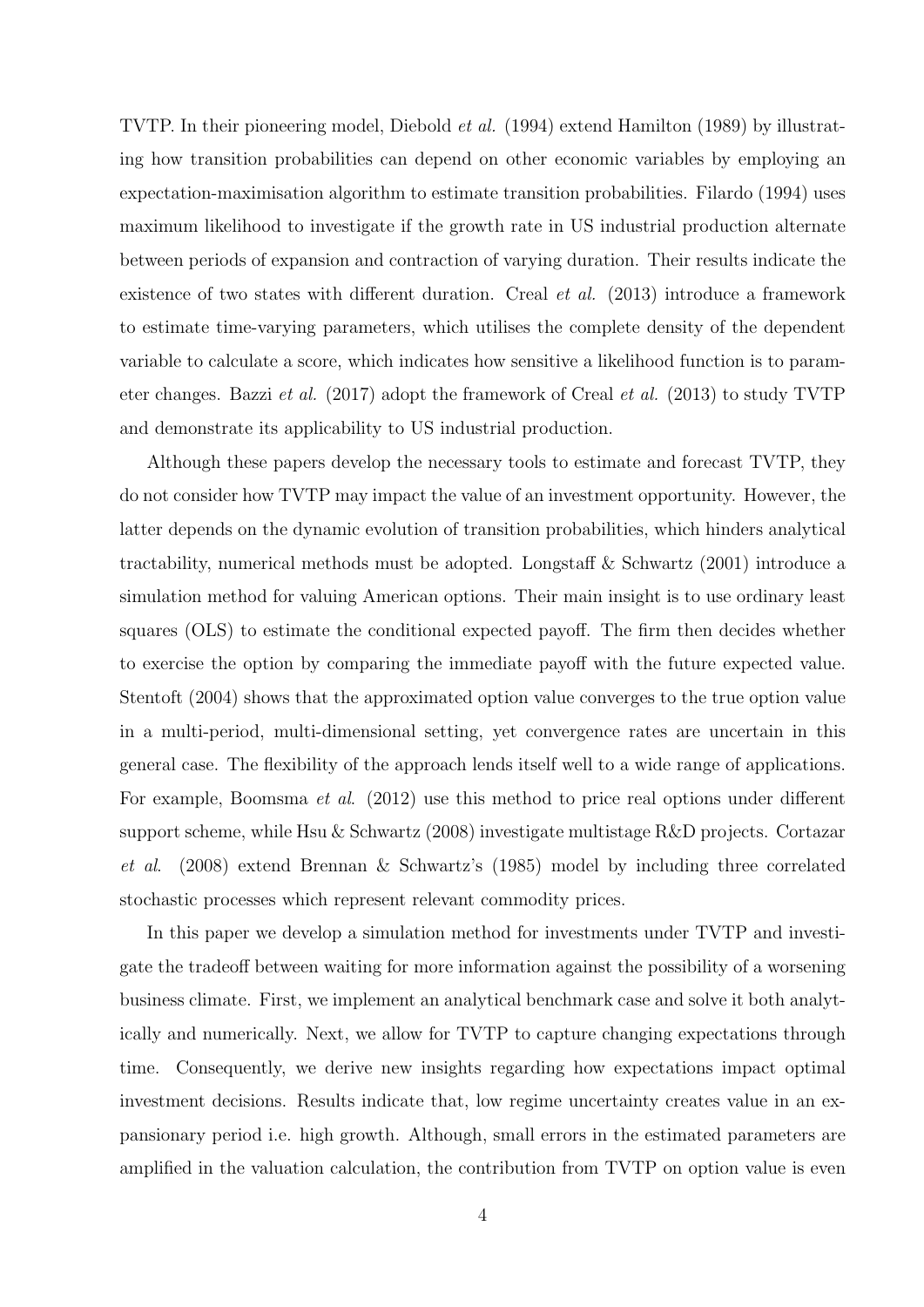greater in a period of economic expansion when a sudden regime switch is unlikely initially.

## <span id="page-4-2"></span>3 Assumptions and Notation

Uncertainty is modelled on a probability space  $(\Omega, \mathcal{F}, P)$ , where  $\Omega$  is the set of all possible realisations of the economy, which is endowed with a filtration  $\{\mathcal{F}_t; t \in [0,\infty)\}\$  generated by relevant state variables, as in Longstaff & Schwartz (2001). We consider a firm with a perpetual option to invest in a project of infinite lifetime facing price uncertainty. The price process  $\left\{P_t^{(\epsilon_t)}\right\}$  $t_t^{(e_t)}, t \ge 0$ , where t denotes time and  $\epsilon_t \in \{1, 2\}$  denotes the current regime, follows a Markov-modulated geometric Brownian motion (GBM) that is described in [\(1\)](#page-4-0). We denote by  $\mu_{\epsilon}$  the annual growth rate, by  $\sigma_{\epsilon}$  the annual volatility and by  $dZ_t$  the increment of the standard Brownian motion.

<span id="page-4-0"></span>
$$
dP_t^{(\epsilon_t)} = \mu_{\epsilon_t} P_t^{(\epsilon_t)} dt + \sigma_{\epsilon_t} P_t^{(\epsilon_t)} dZ_t, \quad P_0 \equiv P > 0 \tag{1}
$$

To facilitate a discrete approximation of  $\left\{P_t^{(\epsilon_t)}\right\}$  $t^{(e_t)}_t, t \geq 0$ , we let T be the duration of the time horizon and N the total number of time steps indexed by  $n = 1, 2, ..., N$ , , so that  $\Delta t = T/N$ . We set T sufficiently high so as to not impact the option value at  $t = 0$ , significantly. The analytical solution to  $(1)$  is indicated for the continuous-time case in  $(2)$  and the discrete approximation for a scenario is outlined in [\(3\)](#page-4-1), where  $\omega_{P,n} \sim \mathcal{N}(0, 1)$  (Miranda & Fackler, 2002).

<span id="page-4-1"></span>
$$
P_{t+dt}^{(\epsilon)} = P_t^{(\epsilon)} \exp\left\{ \left(\mu_\epsilon - 0.5\sigma_\epsilon^2\right)dt + \sigma_\epsilon dZ_t \right\} \tag{2}
$$

$$
P_{t+\Delta t}^{(\epsilon)} = P_t^{(\epsilon)} \exp\left\{ \left( \mu_\epsilon - 0.5\sigma_\epsilon^2 \right) \Delta t + \sigma_\epsilon \sqrt{\Delta t} \omega_{P,n} \right\} \tag{3}
$$

In the FTP model, regime switching follows a time-homogenous Poisson process  $\{J_t, t \geq 0\}$ that is independent of the process  $\{P_t^{(\epsilon)}\}$  $t^{(e)}(t,t \geq 0)$ . Consequently, the time  $\tau$  between two subsequent regime switches is exponentially distributed, i.e.  $\tau \sim \exp(\lambda^{(\epsilon)})$ . The parameter  $\lambda^{(\epsilon)}$ is the intensity of the Poisson process, and, thus, the probability of a regime switch within an infinitesimal time interval dt is  $\lambda^{(\epsilon)}dt$ . In contrast, under TVTP we assume that there is a state variable  $\{W_t, t \geq 0\}$  determining the current transition probability. Normally,  $W_t$  is an observable time series with unknown data generating process and mapping to transition probabilities (Diebold et al., 1994; Filardo, 1994). But, to facilitate numerical examples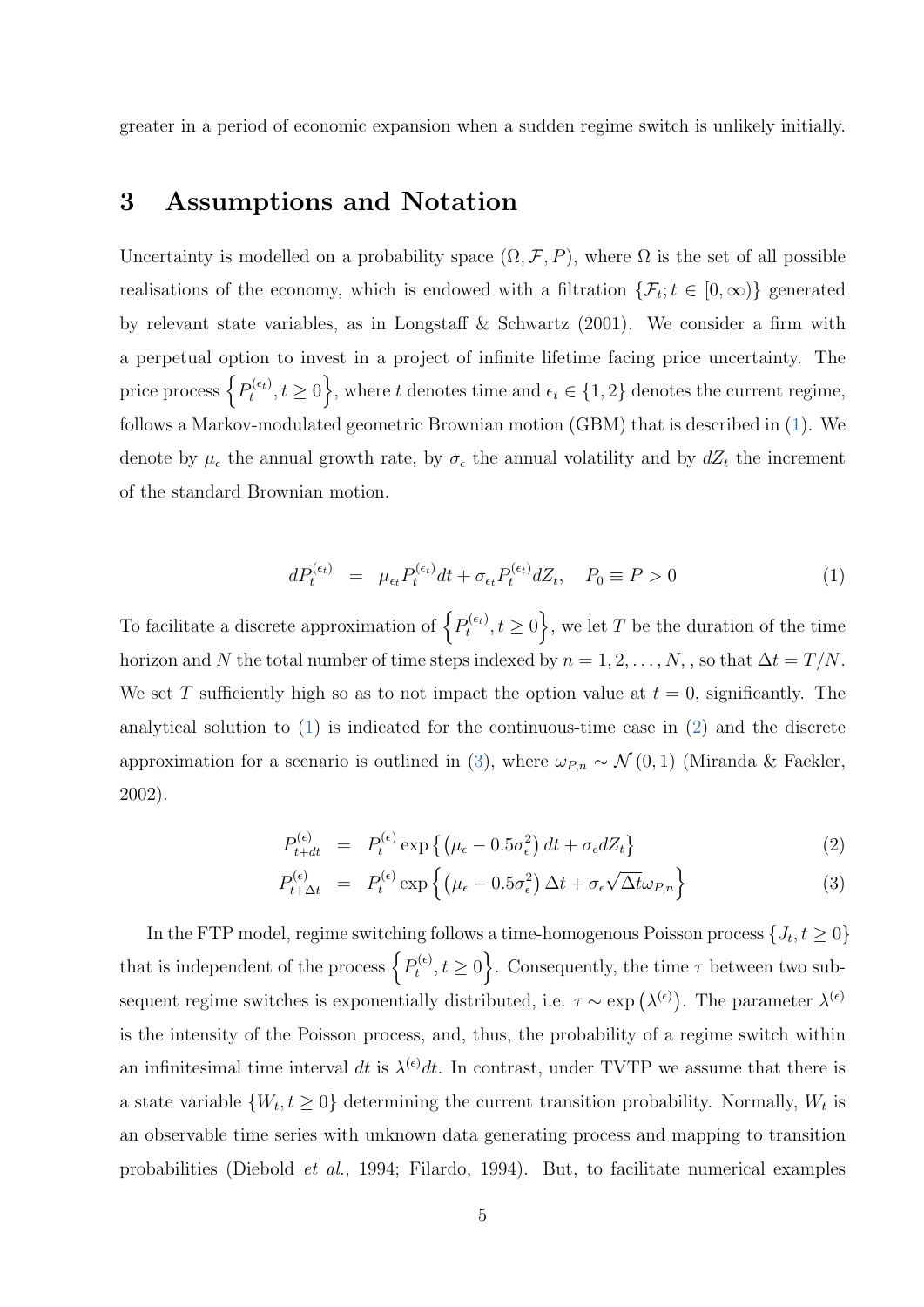and avoid probabilities drifting towards an absorbing barrier (1 or 0), we assume that  $W_t$  is stationary and is generated by an autoregressive process, as shown in Bazzi et al. (2017).

The state variable  $W_t$  has an associated probability generating process  $p_n^{(\epsilon,\hat{\epsilon})} = \Phi\left(\alpha^{(\epsilon)} W_t\right)$ (Ding, 2012), where  $p_n^{(\epsilon,\hat{\epsilon})}$  is the probability of going from state  $\epsilon$  to the other state  $\hat{\epsilon}$  at time step n,  $\Phi(\cdot)$  is the cumulative normal density function and  $\alpha^{(\epsilon)}$  is a constant to be estimated. Although there are several candidate functions, mapping a time series process to probabilities, such as the logistic transformation (Bazzi et al., 2017), any specification that maps  $W_t$  into a unit interval is a valid candidate (Filardo, 1994).

Furthermore, we assume that  $\mu_1 > \mu_2$ , which implies that the first regime can be interpreted as a period of expansion, while the second regime is characterized by lower growth or retraction. Additionally, economic retractions usually exhibit greater volatility, and, therefore, we assume that  $\sigma_2 > \sigma_1$  (Driffill & Sola, 1998), and that  $\lambda^{(2)} > \lambda^{(1)}$  since recessions often have a shorter duration than expansions (Harding  $&$  Pagan, 2002). In line with Goto et al.  $(2017)$ , we assume that the discount rate, r, is constant across states. We denote by  $V_c^{(\epsilon)}(P)$  and  $G_c^{(\epsilon)}(P)$  the analytical expression for the value of the option to invest and the expected value of the active project, while  $\widehat{V}_c^{(\epsilon)}(P)$  and  $\widehat{G}_c^{(\epsilon)}(P)$  denote the corresponding value function obtained numerically. In each case, c denotes either FTP  $(f)$  or TVTP  $(v)$ . Finally, we denote the project's output by  $D$  and the investment cost by  $K$ .

## 4 Numerical Solution Procedure

#### 4.1 TVTP Estimation

In practice, the true probability of a regime switch cannot be observed and has to be estimated. This is commonly done as in Hamilton (2008), but, in our case, with a slight modification to capture TVTP as demonstrated in Bazzi *et al.* (2017).

#### <span id="page-5-0"></span>4.2 Monte Carlo Simulation of Price Scenarios

Based on the estimated parameters, we can simulate M paths of the Markov-modulated GBM. This is illustrated in Figure [1](#page-6-0) for  $M = 7$ . Notice that a regime switch may occur between any two points in time, and, also, that the first regime has greater growth rate (blue) compared to the second regime (red) on average, in line with the assumptions in Section [3.](#page-4-2)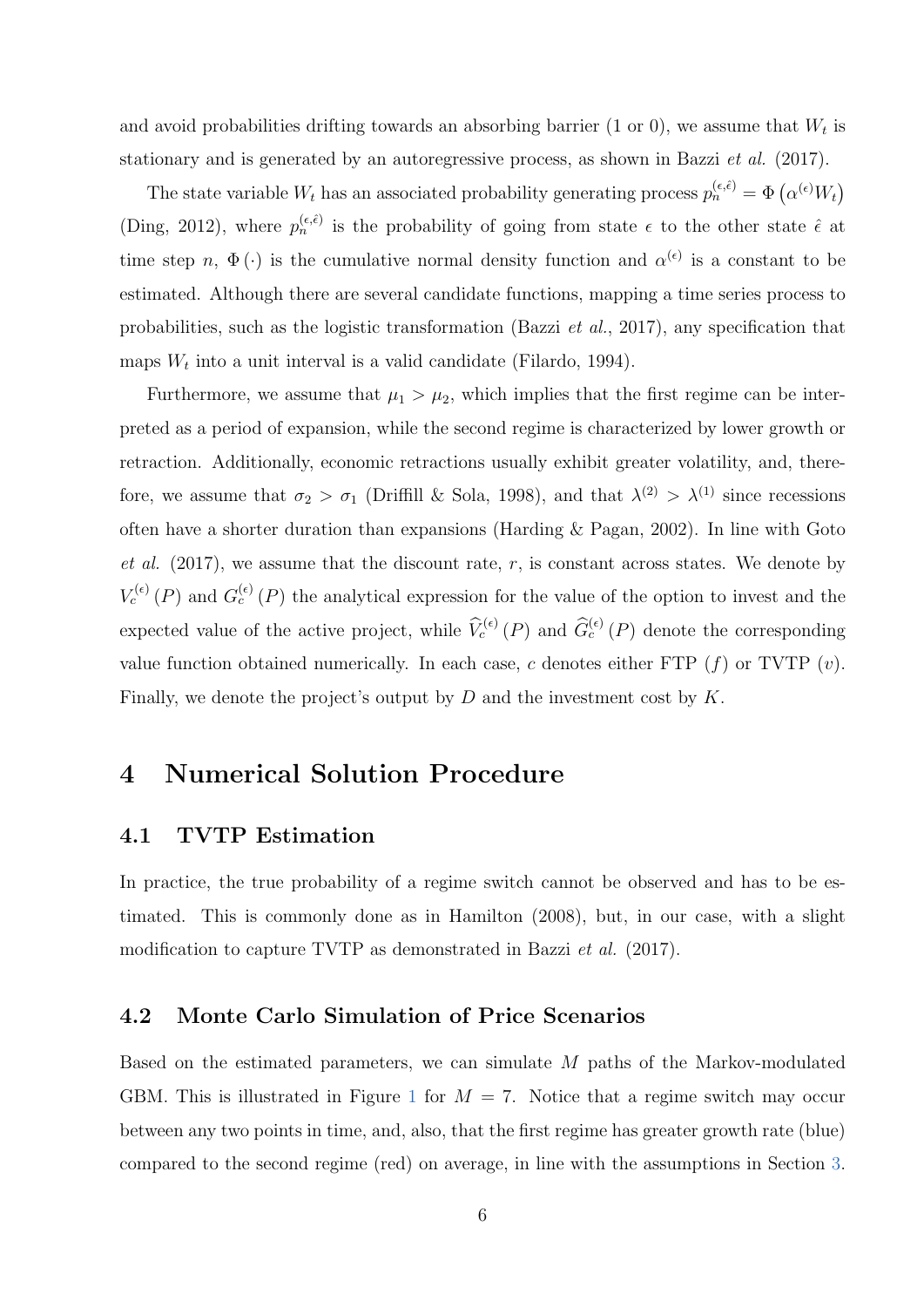We follow the algorithm outlined below to simulate price scenarios.

- 1. We adopt the approach of Hamilton (1989) and assign an initial state  $\epsilon_{n,m}$  to each scenario  $m = 1, 2, ..., M$ , at  $n = 1$  in accordance with the unconditional probability.
- 2. In the next time period  $(n+1)$ , we update the current state according to the transition probability independently for each scenario.
- 3. Calculate the value of the Markov-modulated GBM for all  $m = 1, 2, ..., M$  using [\(3\)](#page-4-1).



4. Repeat steps 2 and 3 until  $n = N$ .

<span id="page-6-0"></span>Figure 1: Illustrative example of simulation procedure

#### 4.3 Option-Pricing Algorithm

Having simulated the paths of the price process, we now work backwards to evaluate the investment option as illustrated in Table [1.](#page-7-0) Each bracket contains the current state, the price observed in Figure [1](#page-6-0) and the corresponding project value. For example, at time T for path 1 the firm is currently in the first regime and the output price is 1.42. Thus, the NPV at the expiration date is  $G_f^{(1)}$  $f_f^{(1)}(1.42) - K = 6.78$ , and in path 6 the firm chooses not to invest since the expected NPV is negative in regime 2. Prior to the final date, the firm compares the value of immediate exercise with the expected cash flows from continuing to wait, and will only exercise if immediate exercise is more valuable. Hence, the firm needs to identify the expected project value in the continuation region. In order to establish this expectation we use cross-sectional information in the simulated paths, which is done by regressing the subsequent realised cash flows from continuation on a set of basis functions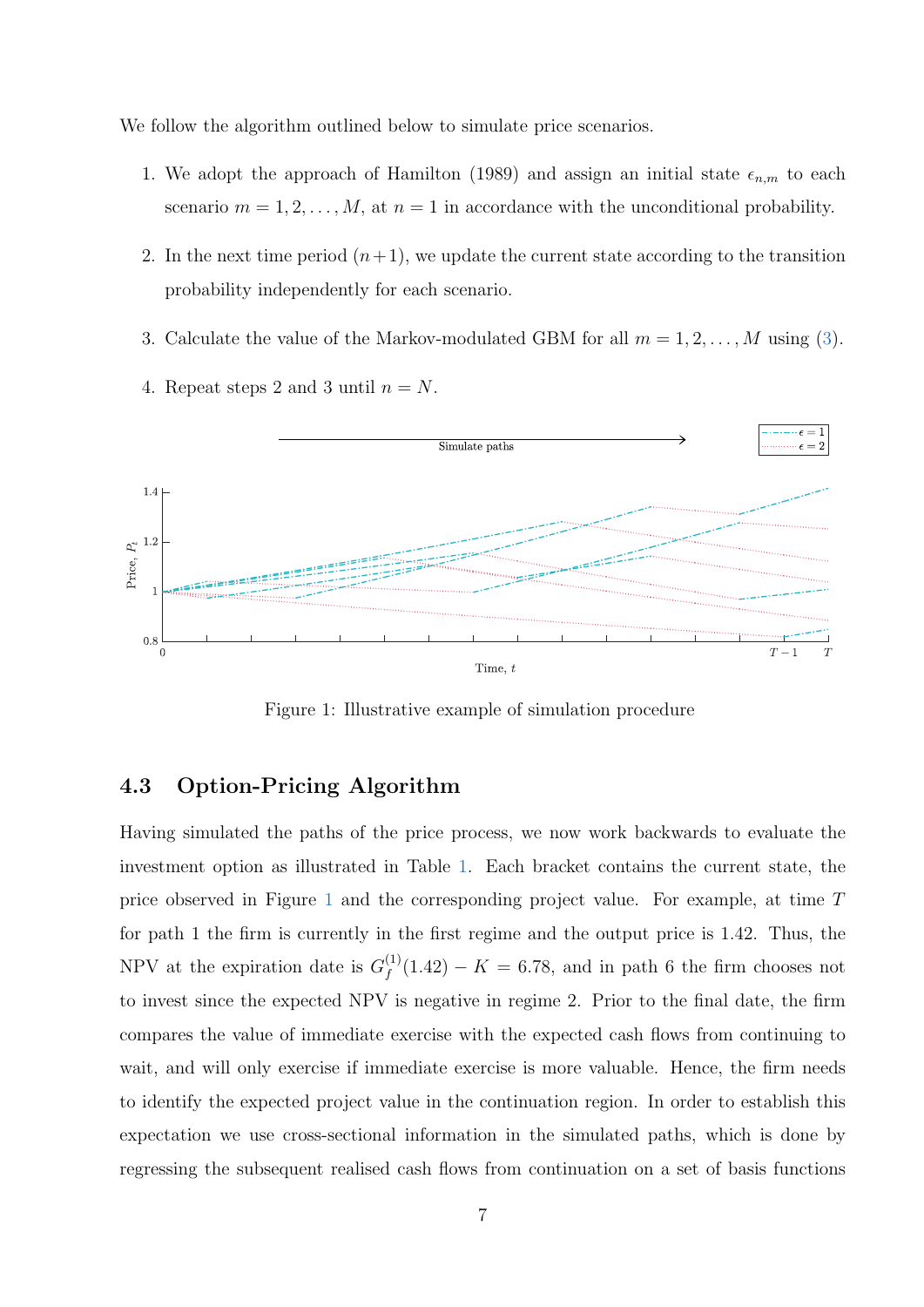with the current realisations as input for both states. Notice that when  $M$  is big some paths will have switched regime, while others have remained unchanged, and the future expectation reflects the regime uncertainty. The fitted value of this regression is an efficient unbiased estimate of the conditional expectation (Longstaff & Schwartz, 2001). For example, in the first path at  $T-1$ , it was not optimal to exercise the option. Thus the new project value is the discounted future value, i.e.  $e^{-r\Delta t}$ 6.78 = 6.74, where  $\Delta t = 2/30$  and  $r = 0.1$ .

<span id="page-7-0"></span>Table 1: Illustrative table for the pricing algorithm: each bracket contains the state, price and project value. The brackets indicate the current state, the observed price and the corresponding project value.

| Path | $T-2$ | $T-1$                                                 | T |  |  |
|------|-------|-------------------------------------------------------|---|--|--|
|      |       | $[1, 1.31, 6.69]$ $[1, 1.36, 6.74]$ $[1, 1.42, 6.78]$ |   |  |  |
| 2    |       | $[2, 1.28, 3.69]$ $[2, 1.27, 3.55]$ $[2, 1.25, 3.42]$ |   |  |  |
| 3    |       | $[2, 1.17, 2.58]$ $[2, 1.15, 2.30]$ $[2, 1.12, 2.03]$ |   |  |  |
| 4    |       | $[2, 1.09, 1.68]$ $[2, 1.07, 1.41]$ $[2, 1.04, 1.13]$ |   |  |  |
| 5    |       | $[1, 0.97, 1.95]$ $[1, 0.99, 1.96]$ $[1, 1.01, 1.98]$ |   |  |  |
| 6    |       | $[2, 0.93, 0.00]$ $[2, 0.91, 0.00]$ $[2, 0.89, 0.00]$ |   |  |  |
| 7    |       | $[2, 0.83, 0.07]$ $[1, 0.82, 0.07]$ $[1, 0.85, 0.07]$ |   |  |  |

Hence, we extend Longstaff & Schwartz  $(2001)$  to value an American option when the price process follows a modulated GBM, and for each regime we approximate the option value by a linear combination of basis functions  $L_j(\cdot)$  with coefficients  $\beta_j^{(\epsilon)}$  $f_j^{(\epsilon)}$ . Thus,  $F^{(\epsilon)}(\cdot)$  is the approximated expected value in the continuation region as indicated in [\(4\)](#page-7-1).

<span id="page-7-1"></span>
$$
F^{(\epsilon)}\left(P_n^{(\epsilon)}\right) = \sum_{j=0}^k \beta_j^{(\epsilon)} L_j\left(P_n^{(\epsilon)}\right) \tag{4}
$$

According to Longstaff & Schwartz (2001), there are several types of basis functions  $L(\cdot)$ that can be used, e.g. Laguerre, Hermite, Legendre, Chebyshev, Gegenbauer and Jacobi polynomials. Longstaff & Schwartz (2001) find that results are robust to the different possible basis functions. Thus, we follow the same approach and use Laguerre polynomials with  $k = 3$ . The option-pricing algorithm can be summarised in the following steps.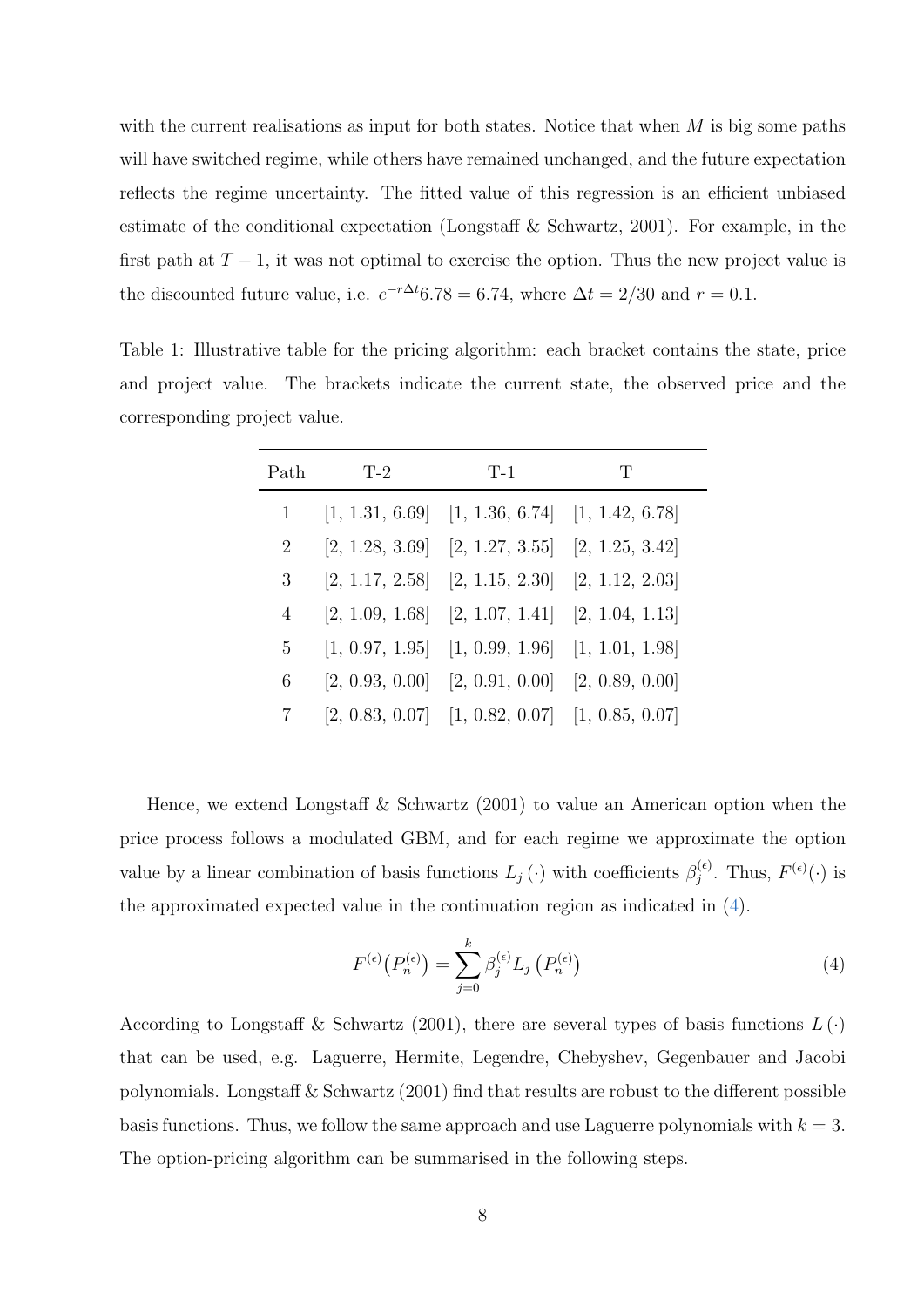- 1. Simulate  $M \times N$  trajectories of the price process as described in Section [4.2,](#page-5-0) and calculate the expected value of immediate exercise by simulating the expected value for a now-or-never investment opportunity under TVTP.
- 2. We start at the final time step  $(n = N)$ , and calculate the option value.
- 3. Step back to  $n = n 1$  and approximate the option value as in Longstaff & Schwartz (2001), via two regressions for each regime.
- 4. Calculate the conditional expectation for each scenario  $(m)$ , and exercise the option only if immediate exercise yields a higher return.
- 5. Repeat step 3-4 until  $n = 1$ . At  $n = 1$ , calculate an average value for each regime and discount the two values one final time. The average values are then the option values for each state.

## 5 Simulation Example

For the numerical examples, we set the values for  $\alpha^{(\epsilon)}$  such that the unconditional probability is the same as under FTP, i.e.  $\lambda^{(\epsilon)} \Delta t = \Phi\left(\alpha^{(\epsilon)}\frac{\varphi_1}{1-\alpha}\right)$  $1-\varphi_2$  . Figure [2](#page-9-0) illustrates the option value in regime one (left panel) and two (right panel) with FTP. Here, we adopt Goto et al. (2017) as a benchmark (green solid line) to the simulation approach (red dotted line). Notice that the confidence interval  $(CI)$  diminishes as M increases, yet at a lower rate when M is greater than 1500. Also, the mean is very close to the analytical solution for  $M > 1500$ .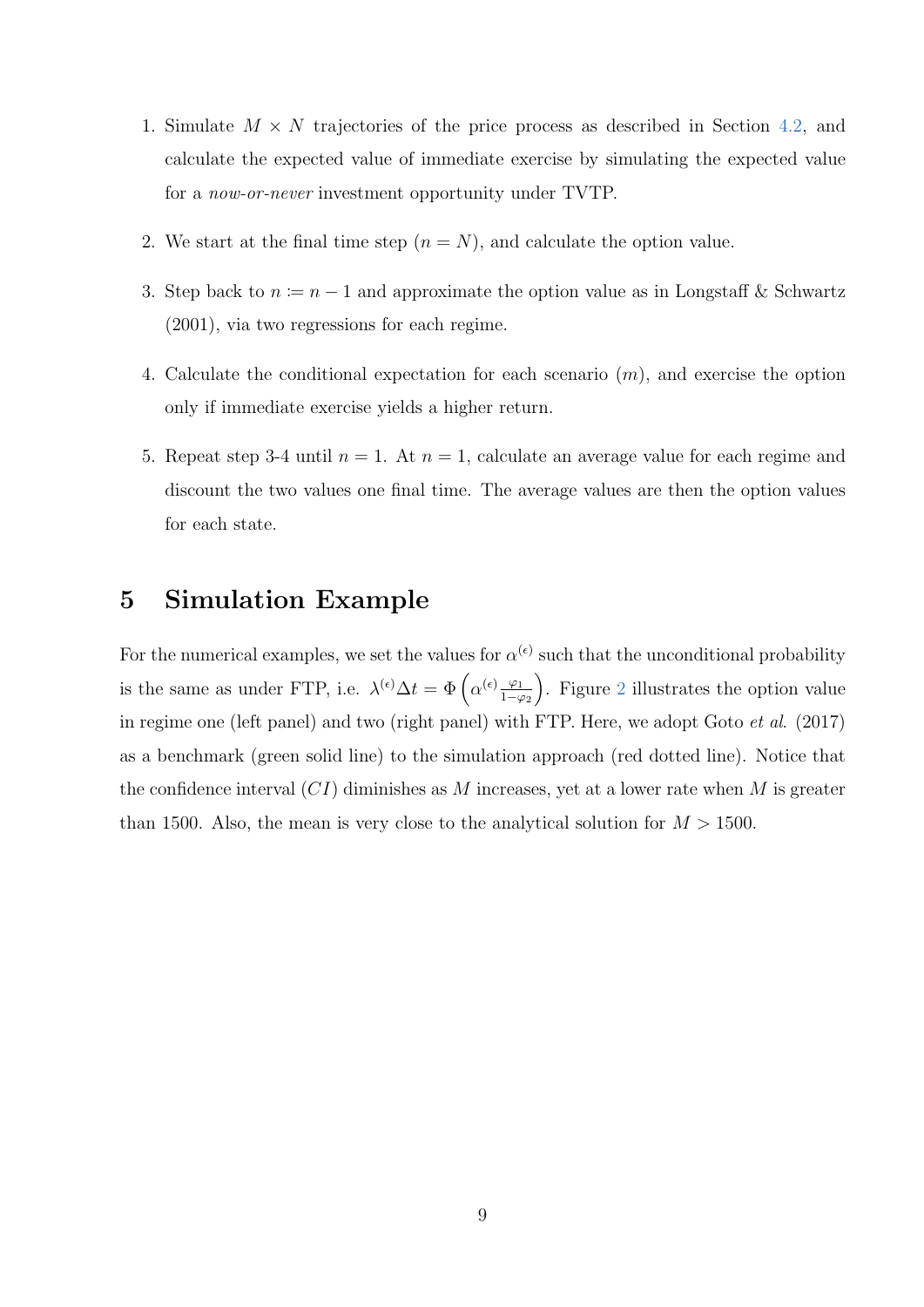

<span id="page-9-0"></span>Figure 2: Impact of M on option value and estimation uncertainty for the first regime (left panel) and the second regime (right panel). The model is estimated one thousand times for each M in order to find the CIs, and  $N = 2000$ 

To investigate the performance of the estimation procedure with TVTP, we consider two simulated paths which represent an observed process driving probabilities and a modulated GBM. The firm observes these time series and estimates the model parameters  $(\hat{\theta})$ . The resulting parameters are indicated in Table [2.](#page-9-1) Notice that both FTP and TVTP method are able to efficiently capture the first two moments in both regimes. Although, the true data generating process here is time-varying, the expected long-term transition intensities are  $\lambda^{(1)} = 0.15$  and  $\lambda^{(2)} = 0.3$  which the FTP model seems to capture well.

<span id="page-9-1"></span>Table 2: True parameters and estimated parameters under FTP and TVTP, with  $M = 1500$ and  $N = 2000$ 

|  |  |  | $\mu_1$ $\mu_2$ $\sigma_1$ $\sigma_2$ $\lambda^{(1)}$ $\lambda^{(2)}$ $\alpha^{(1)}$ $\alpha^{(2)}$ |  |
|--|--|--|-----------------------------------------------------------------------------------------------------|--|
|  |  |  | True $3\%$ -2\% 10\% 20\% Na Na -0.097 -0.09                                                        |  |
|  |  |  | FTP 2.5% -2.3% 10% 20% 0.16 0.26 Na Na                                                              |  |
|  |  |  | TVTP 2.5% -2.3% 10% 20% Na Na -0.099 -0.091                                                         |  |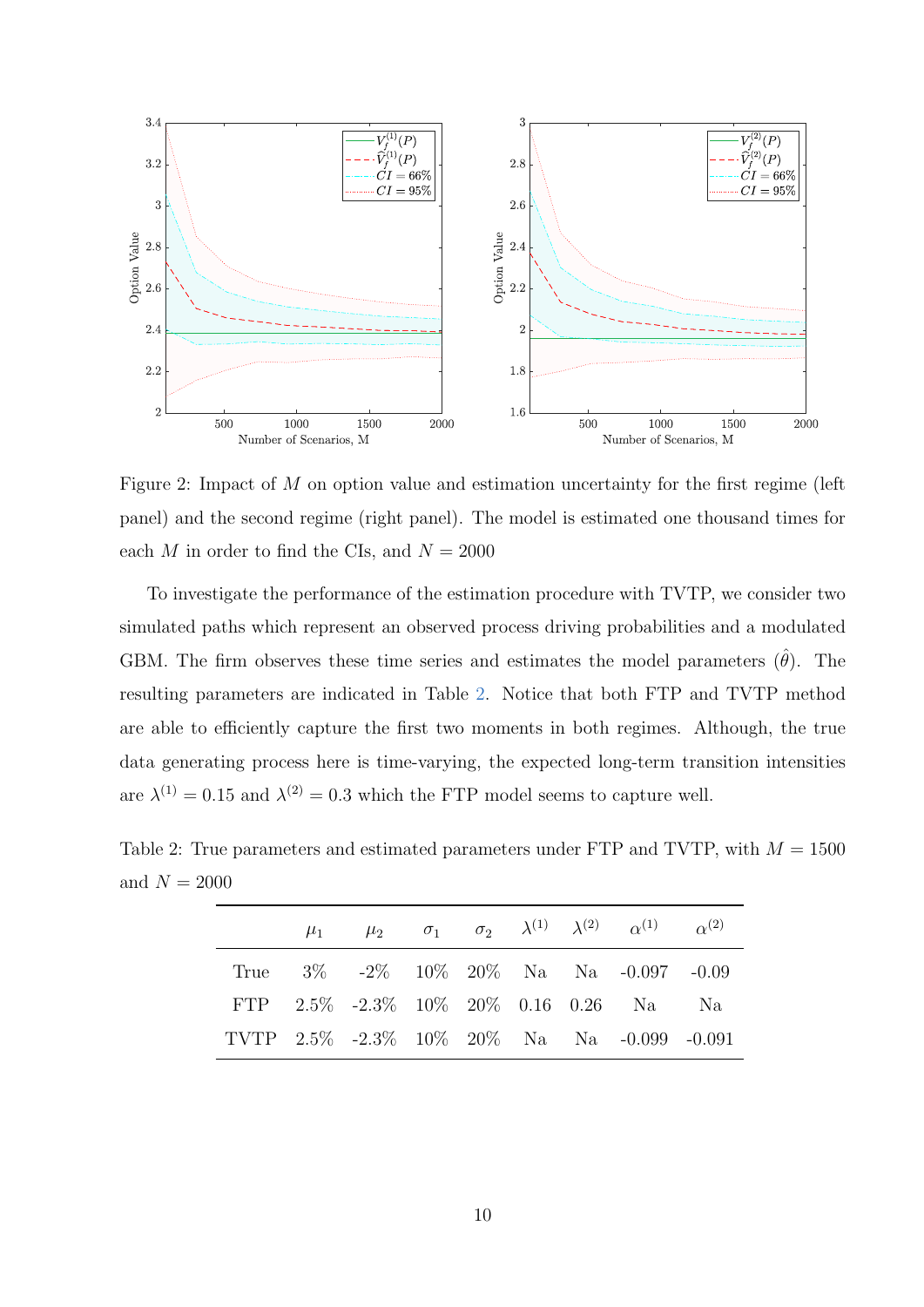### 6 Case Study

We investigate the implications of our proposed model through a case study. We assume that the PMI index is our leading indicator and that we are considering to invest in a firm with similar growth and risk characteristics as the S&P 500 index. In Figure [3](#page-10-0) we plot the PMI (left panel) and S&P 500 (right panel) from 1948 until November 2018. The darker shades of grey are recessions according to NBER<sup>[1](#page-10-1)</sup>. Notice that periods when the PMI index is less than 50, which means that the average sentiment among purchasing managers is negative, coincide well with recessions (left panel). Furthermore, the financial crisis and the dot-com bubble are also evident in the stock market and are classified as recessions according to NBER.



<span id="page-10-0"></span>Figure 3: Historical values for PMI (left panel) and S&P 500 (right panel) with NBER business cycles as the shaded areas from 1948-2019.

The left panel in Figure [4](#page-11-0) illustrates our model predictions for the current states, where the shaded areas are periods that the model forecasts a recession. Although our model predicts more regime transitions than NBER, it is able to capture the major recessions in the NBER dataset. In the right panel, each dot indicates the price for both scenarios for one model run. We run the model one thousand times in order to generate all the dots under different assumptions regarding TVTP and FTP. The average PMI over the period is 52, and at the time of doing this analysis, i.e. October 2018, the PMI index was 58. Hence, the index indicates an optimistic sentiment and we would assume that we are likely to stay in an expansion. More specifically, this implies that there is a higher likelihood for staying in regime 1 under TVTP. Indeed, that is what we observe in the right panel, where the value

<span id="page-10-1"></span><sup>1</sup><https://www.nber.org/cycles.html>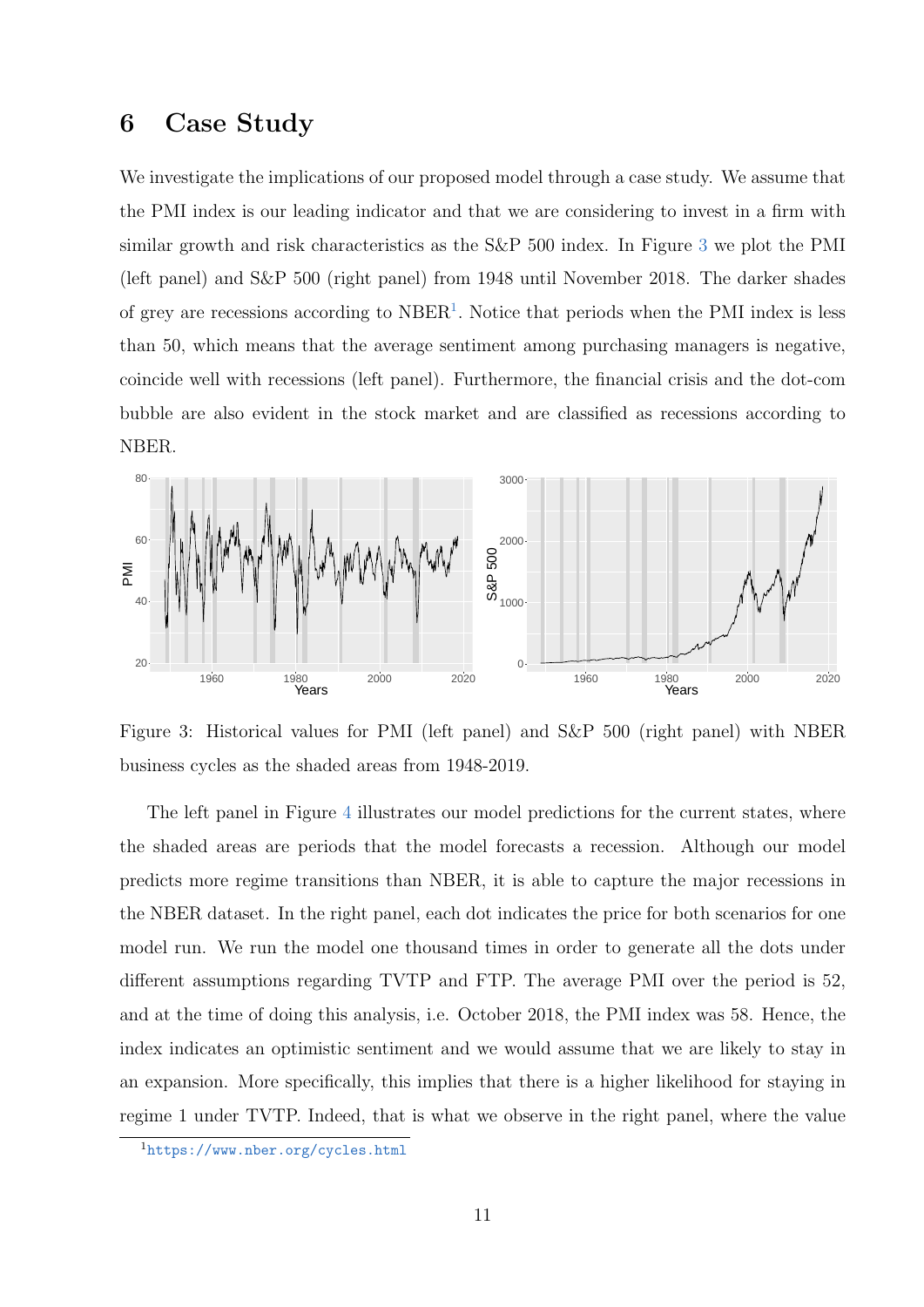is higher under TVTP (red dots) than under FTP (blue dots) for both regimes. In other words, by observing the PMI index at 58, the firm may find it unlikely that there will be a switch to the bad regime soon, and if they are currently in a recession, the firm assumes that the economy will enter an expansion shortly due to the positive sentiment.



<span id="page-11-0"></span>Figure 4: Predicted recessions indicated by shaded areas compared to the S&P 500 index (left panel) and option values under FTP and TVTP with estimated parameters based on the PMI and the S&P 500 index (right panel).

## 7 Conclusions

We develop a real options framework in order to address the problem of optimal investment under time-varying regime uncertainty and how future expectations impacts the option value. Although empirical evidence suggests that transition probabilities are time-varying (Filardo, 1994; Aloui & Jammazi, 2009), valuation frameworks that address TVTP are limited. Hence, our simulation approach extends the real options literature by developing a technique to price options under TVTP. More specifically, we capture the TVTP through an exogenous process which determines the transition probabilities, and thus impacts the option value. Results indicate that, when there is a high forecasted likelihood of an expansion, the project value increases substantially, and causes an increase in project value in both regimes. This is crucial for firms contemplating to invest in RE markets, where firms might have additional information indicating that markets are likely remain unchanged.

Apart from further empirically tests of the model, further analysis for different processes governing the transition probabilities and the price process are interesting extensions. For example, a mean-reverting process may be more suitable than a Markov-modulated GBM for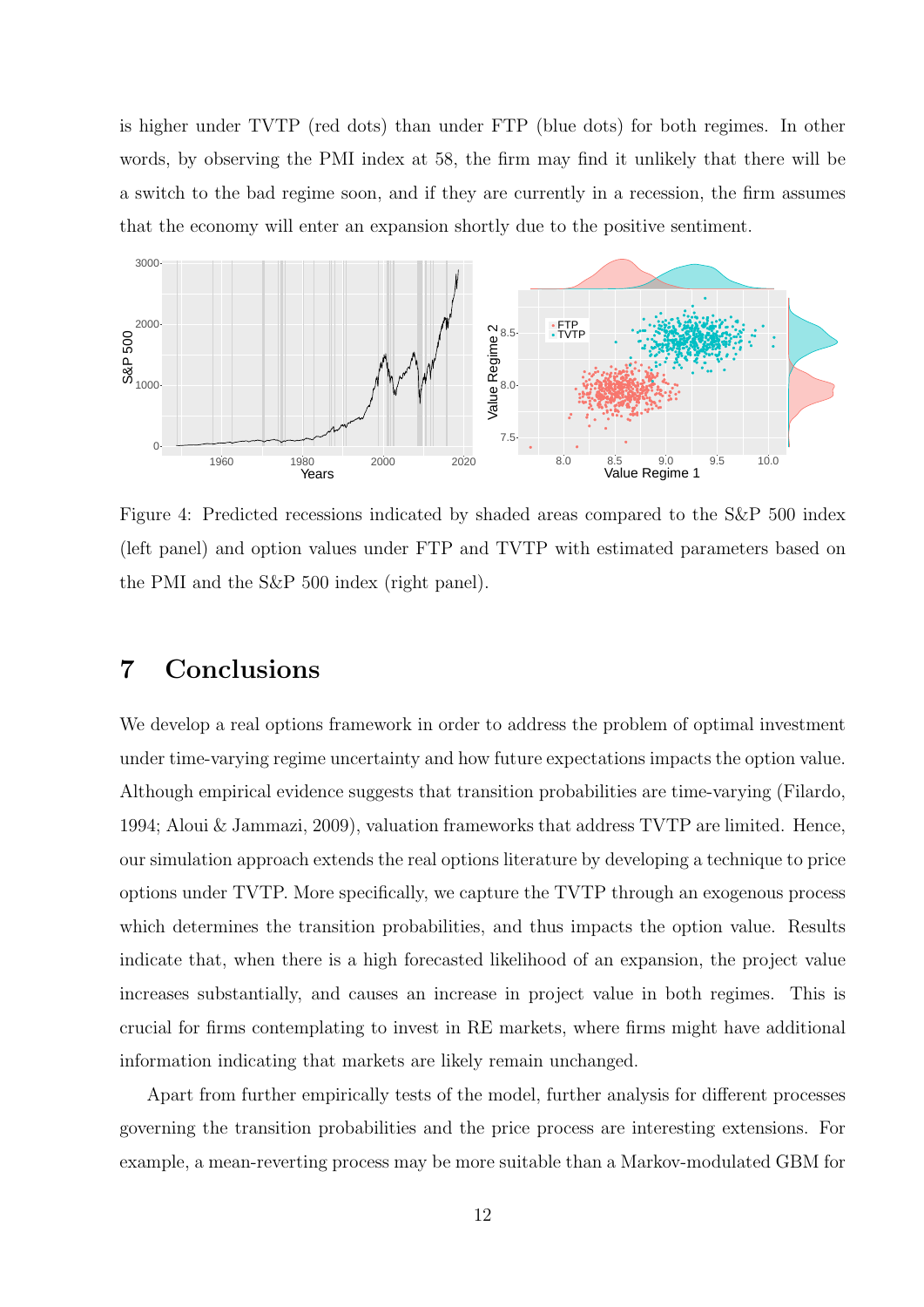firms connected to commodity markets, or transition probabilities could be cyclical (Bazzi et al., 2017). Also, future work could consider other functional forms for calculating the transition probabilities.

#### Acknowledgements

The authors gratefully acknowledge funding from Finance Market Fund (Finansmarkedsfondet): [https://www.forskningsradet.no/prognett-finansmarkedsfondet/Home\\_page/1232959043546](https://www. forskningsradet.no/prognett-finansmarkedsfondet/Home_page/1232959043546)) (Project name: Strategic Risk Adoption in Real Options under Multi-Horizon Regime Switching and Uncertainty. Project number 274569). We also acknowledge support from the Research Council of Norway through project 268093.

## References

- [1] Aloui, C & R Jammazi (2009), "The effects of crude oil shocks on stock market shifts behaviour: a regime switching approach," Energy Economics, 31: 789–799.
- [2] Baker, M & J Wurgler (2002), "Market timing and capital structure," The Journal of Finance, 57(1): 1–32.
- [3] Bazzi, M, F Blasques, SJ Koopman & A Lucas (2017), "Time-varying transition probabilities for Markov regime switching models," Journal of Time Series Analysis, 38(3): 458–478.
- [4] Boomsma, TK, N Meade & SE Fleten (2012), "Renewable energy investments under different support schemes: a real options approach," European Journal of Operational Research, 220: 225–237.
- [5] Brennan, MJ & ES Schwartz (1985), "Evaluating natural resource investments," Journal of Business, 58: 135–157.
- [6] Cortazar, G, M Gravet & J Urzua (2008), "The valuation of multidimensional American real options using the LSM simulation method", Computers  $\mathcal C$  Operations Research, Part Special Issue: Applications of OR in Finance, 35:113–129.
- [7] Creal, D, SJ Koopman & A Lucas (2013), "Generalized autoregressive score models with applications", Journal of Applied Econometrics, 28(5): 777–795.
- [8] Diebold, FX, JH Lee & G Weinbach (1994), "Regime switching with time-varying transition probabilities," In C Hargreaves (Ed.), Nonstationary Time Series Analysis and Cointegration, Oxford University Press, Oxford, UK.
- [9] Ding, Z (2012), "An implementation of Markov regime switching model with time varying transition probabilities in Matlab," SSRN Scholarly Paper Number: 2083332.
- [10] Dixit, AK & RS Pindyck (1994), Investment under uncertainty, Princeton University Press, Princeton, NJ, USA.
- [11] Driffill, JT Kenc & M Sola (2013), "Real options with priced regime-switching risk," International Journal of Theoretical  $\mathcal{B}$  Applied Finance, 16(5): 1350028.